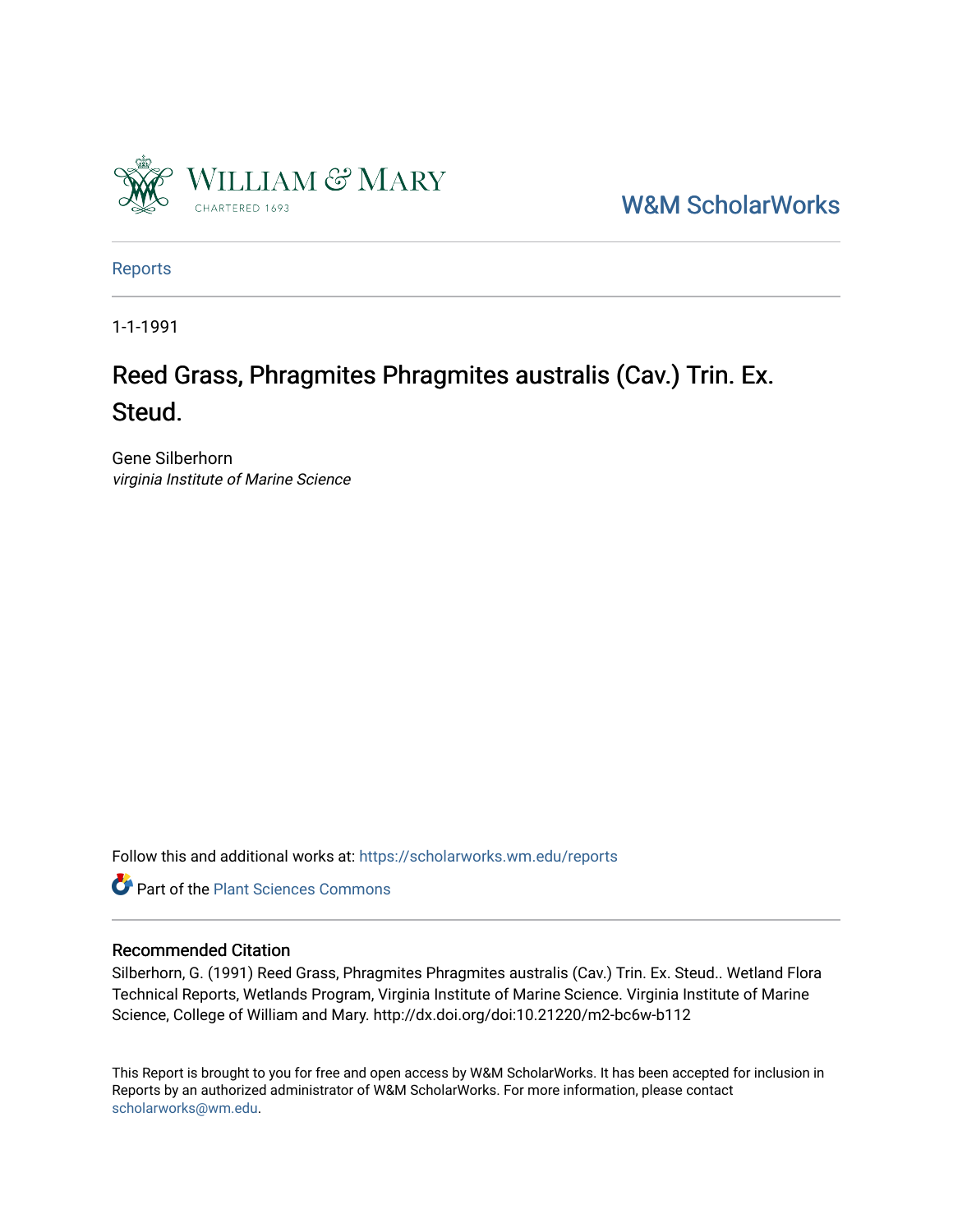# Technical Report — *Cwetlands* A Wetland Flora

No. 91-1 / January 1991 Gene Silberhorn

## Reed Grass **Phragmites**

Phragmites australis (Cav.) Trin. ex. Steud.

#### Growth Habit And Diagnostic Characteristics

Reed Grass is a tall, coarse grass with a terminal, feathery seed head that is all too often an invader of disturbed wetlands, especially marshes. The broad, acutely tapering leaves, 1 to 5 centimeters (cm) wide (0.5 to 2 inches) and up to 50 cm long (up to 20 inches), the characteristic seed head, and the very long, exposed rhizomes are typical features of this giant grass. It usually grows rapidly to heights of 2 to 4 meters (m) or more (6 to 12 feet).

The dense, but somewhat delicate reproductive panicle (flowering head), is approximately 15 to 35 cm long (6 to 13 inches), brownish-purple in flower (late June to August), fading to a pale straw color later in the season. It grows in dense monospecific stands, usually outcompeting other species exclusively. Characteristically, the leaves are deciduous by late fall or winter, but the naked stems and head remain until spring. The rhizomes, which are actually horizontal stems, produce new sprigs every several inches along their length. Rhizomes often grow above ground and can be up to 13 meters long (over 40 feet). The aggressive nature of this plant is attributed to the rapid growth of these modified stems. Rhizomes originate from mature plants and can each produce as many as 20 new sprigs (clones).

#### Density and Production

Stem density ranges from 30 to 65 stems per meter<sup>2</sup>. Annual productivity ranges from 4 to 6 tons per acre per annum.

#### Distribution -

Reed Grass is a cosmopolitan plant found nearly throughout the world, especially in the northern hemisphere. It appears mainly in tidal and non-tidal freshwater wetlands. In Eastern Europe, fibers from its tough, thick stems are used for paper making. In Great Britian, Phragmites marshes are the prime habitat for the marsh hawk. In its European habitats, Reed Grass is held in check by natural biological controls, and is considered a valuable plant. On this side of the Atlantic, most wetland managers consider it an unwanted weedy invader.

Reed Grass was first recorded in New England during colonial times. Its distribution has since expanded south and west. Along the lower Hudson River, the great New Jersey 'meadowlands' (a term still used today) were once dominated by Saltmeadow Hay (Spartina patens), hence the placename. The original meadows were disturbed long ago by solid waste and fill from various sources, and that which has not been developed (a football stadium, interstate highways and the like), is now overgrown with *Phragmites*.

Reed Grass was little noticed in Virginia until approximately the last 30-40 years. It is now definitely gaining ground in the Commonwealth. Managers are concerned about the species because of its ability to out-compete more desirable species such as Big Cordgrass (Spartina cynosuroides), Wild Rice (Zizania aquatica), Spartina patens, and other native wetland plants.

#### Habitat

Phragmites is usually not found in undisturbed high salinity marshes. It is prevalent, however, where such areas have been diked to contain dredged material, restricting tidal communication. This practice is no longer permitted of course. Chronic marsh fires may also disturb natural marshes sufficiently to allow *Phragmites* to invade and take over as a dominant plant.

#### Ecological Values/Benefits

Although it is not desired, *Phragmites* is able to propagate in dredged spoil areas, thereby reducing sheet erosion and enhancing aeration to the surface sediments.

#### Hydrophytic Factor/Federal Delineation

According to the Federal Manual for Identifying and Delineating Jurisdictional Wetlands and the National List of Plant Species that Occur in Wetlands: Virginia (1988), Phragmites australis is classified as a facultative plus wetland plant (FACW+). FACW+ plants usually occur in wetlands (67-99% estimated probability), but are occasionally found in nonwetlands.